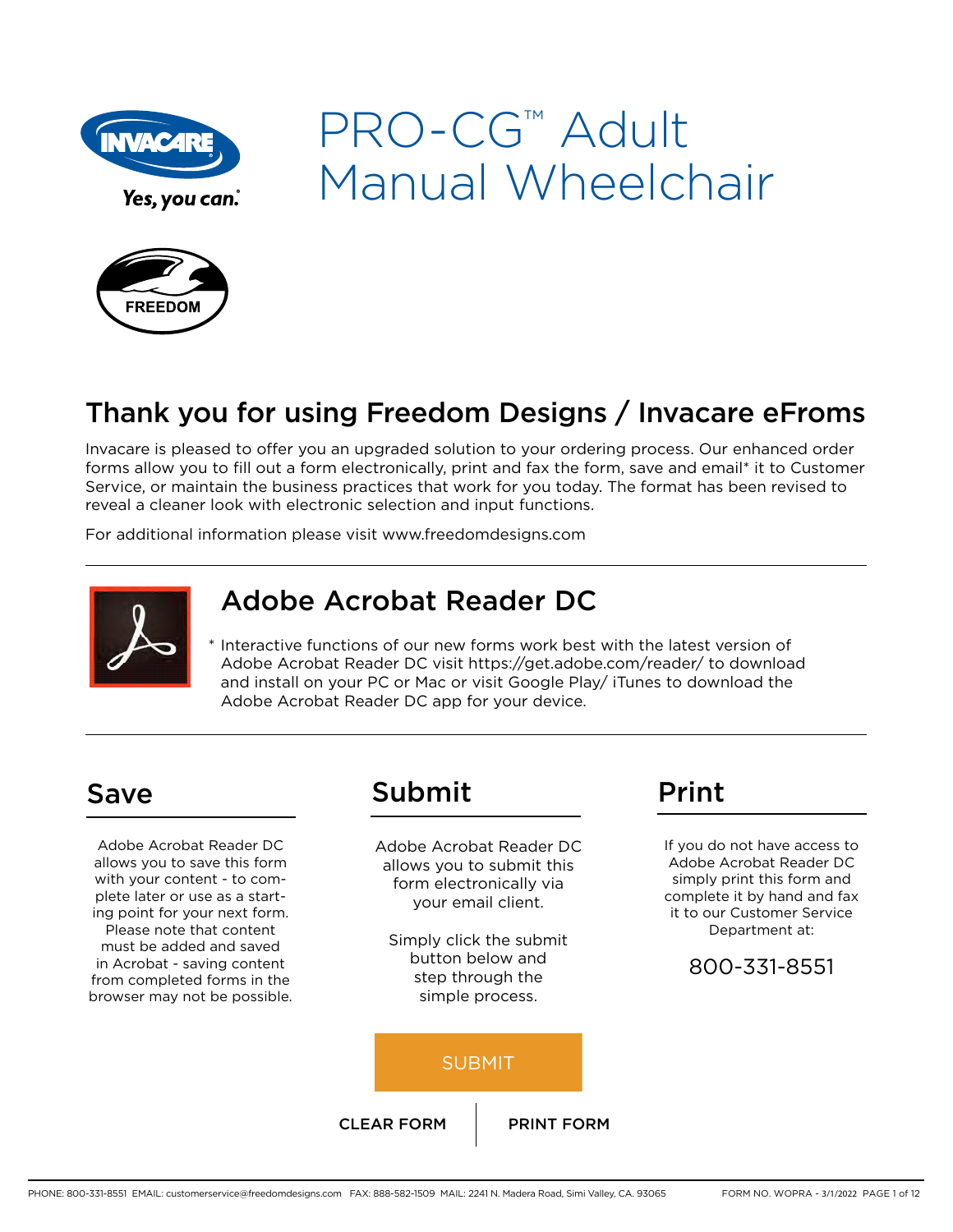

## **Account Information**

| Request Type: Quote | Order |                                                |
|---------------------|-------|------------------------------------------------|
|                     |       |                                                |
|                     |       | <b>CONTACT</b>                                 |
|                     |       |                                                |
| SHIP TO             |       |                                                |
|                     |       |                                                |
|                     |       |                                                |
|                     |       |                                                |
|                     |       |                                                |
|                     |       | ME: Please do not provide with a customer name |

## **Base Options**

A seating system must be purchased separately. No seating system is provided with the PRO-CG frame. No seat or back upholstery is available as an option.

#### TRANSPORT OPTIONAL

PRO-30310 PRO-CG Adult Rigid .......................\$3,215 (E1161)

Transportation Option selected separately below. Includes Freedom Future Fit Program

PRO-99998 Transport Brackets......................................\$323 Must be installed by Freedom Designs manufacturing. Freedom's combination of customized seating and wheelchair frames are WC19 crash test approved in accordance with RESNA WC-4: 2012 Section 19, Annexes A, B, C & E as well as ISO 7176-19 (2008) Annexes A, C & D. Most Freedom seating, hardware, and positioning accessories have

been WC20 tested and approved for transit.

## TRANSPORT INCLUDED

PRO-30311 PRO-CG Adult Rigid.........................\$3,548 (E1161) Includes Freedom Future Fit Program

## **Frame Dimensions**

| <b>PRO-30240 16" Base Width</b>                      |
|------------------------------------------------------|
| <b>Specify Seat Width Setting</b>                    |
|                                                      |
|                                                      |
| Seat frame adjusts 14" to 16" wide in 1" increments. |
| <b>Specify Seat Depth Setting</b>                    |
|                                                      |
|                                                      |
|                                                      |
|                                                      |
|                                                      |
| 2" extension required                                |
| 2" extension required                                |
| 4" extension required                                |
| 4" extension required                                |

| <b>PRO-30260 18″ Base Width</b>                      |
|------------------------------------------------------|
| <b>Specify Seat Width Setting</b>                    |
|                                                      |
|                                                      |
| Seat frame adjusts 16" to 18" wide in 1" increments. |
| <b>Specify Seat Depth Setting</b>                    |
|                                                      |
|                                                      |
|                                                      |
|                                                      |
|                                                      |
| 2" extension required                                |
| 4" extension required                                |
| 4" extension required                                |
|                                                      |

PHONE: 800-331-8551 EMAIL: customerservice@freedomdesigns.com FAX: 888-582-1509 MAIL: 2241 N. Madera Road, Simi Valley, CA. 93065 FORM NO. WOPRA - 3/1//2022 PAGE 2 of 12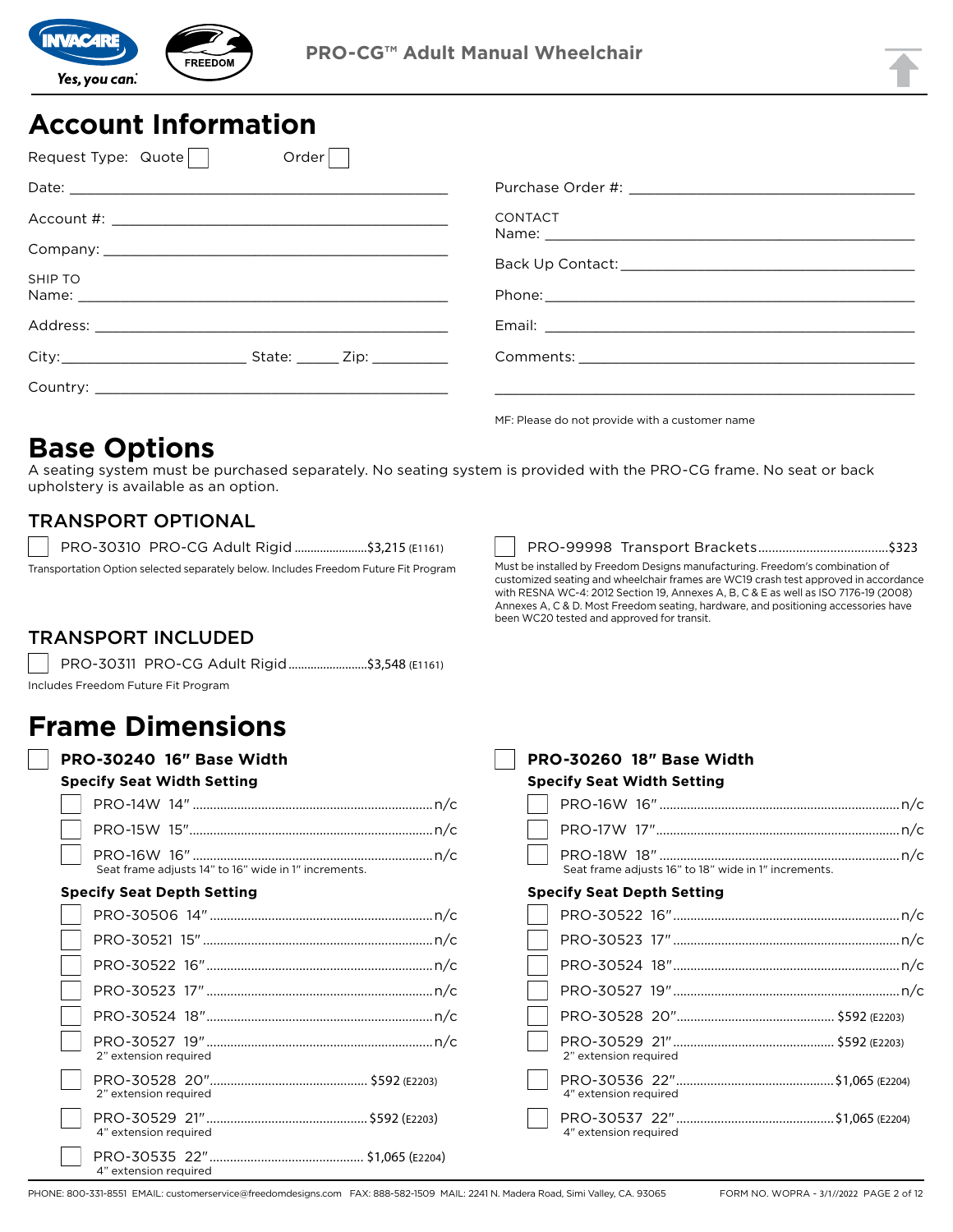

#### **PRO-30261 20" Base Width**

| <b>Specify Seat Width Setting</b>                    |  |  |  |
|------------------------------------------------------|--|--|--|
|                                                      |  |  |  |
|                                                      |  |  |  |
|                                                      |  |  |  |
| Seat frame adjusts 18" to 20" wide in 1" increments. |  |  |  |

#### **Specify Seat Depth Setting**

| 2" extension required |  |
|-----------------------|--|
| 2" extension required |  |
| 4" extension required |  |
| 4" extension required |  |

SEAT RAIL EXTENSIONS

PRO-30531 4" Extension - Pair ...................................\$45 (K0108)

# **Seat Rail Options**

LEAF - LOWER EXTREMITY ACCOMMODATION FRAME

Not available with ALL Contracture & 3D Dynamic footrest systems.

PRO-30324 LEAF Seat Frame- Pair ......................... \$834 (K0108)

Front frame angle adjusts 22° from midline for abduction, adduction, and windswept lower extremity positioning. Seat frame(s) can be individually repositioned for up to a 2" leg length discrepancy.

## **Vent Options**

PRO-30335 Vent Tray Base W/ Tray ....................... \$634 (E1029) Extended wheelchair base including vent tray. For LP10 style vent, base must be 16" or greater. Tray measures full width of the base frame and 12" deep

#### SRO - SEAT RAIL ONLY

Specify Back Post Location (if other than specified above) \_

PRO-30325 SRO Seat Frame- Pair.......................... \$350 (K0108) SRO is manufactured without standard footrest hanger attachments.

11-1100 Back Post Mounted Vent Bracket....... \$633 (E1029) For LTV vents ONLY. Does NOT include dovetail bracket. Weight limit 15 lbs.

## **Auxillary Device Mounts**

11-3100 O2 Holder - Aluminum w/ QR Hdwe....\$631 (K0108) | | 11-4000 IV Pole w/ Mounting Hardware .........\$311 (K0108)

|  | $11.4000 \text{ N/Dolo}$ $\mu/\text{Mountino}$ Hardware $5211$ (10100) |  |
|--|------------------------------------------------------------------------|--|

## **Tilt Activations**

PRO-30272 Dual Lever Hand Activated Tilt .....................n/c PRO-30273 Foot Activated Tilt................................................n/c Not available with vent tray.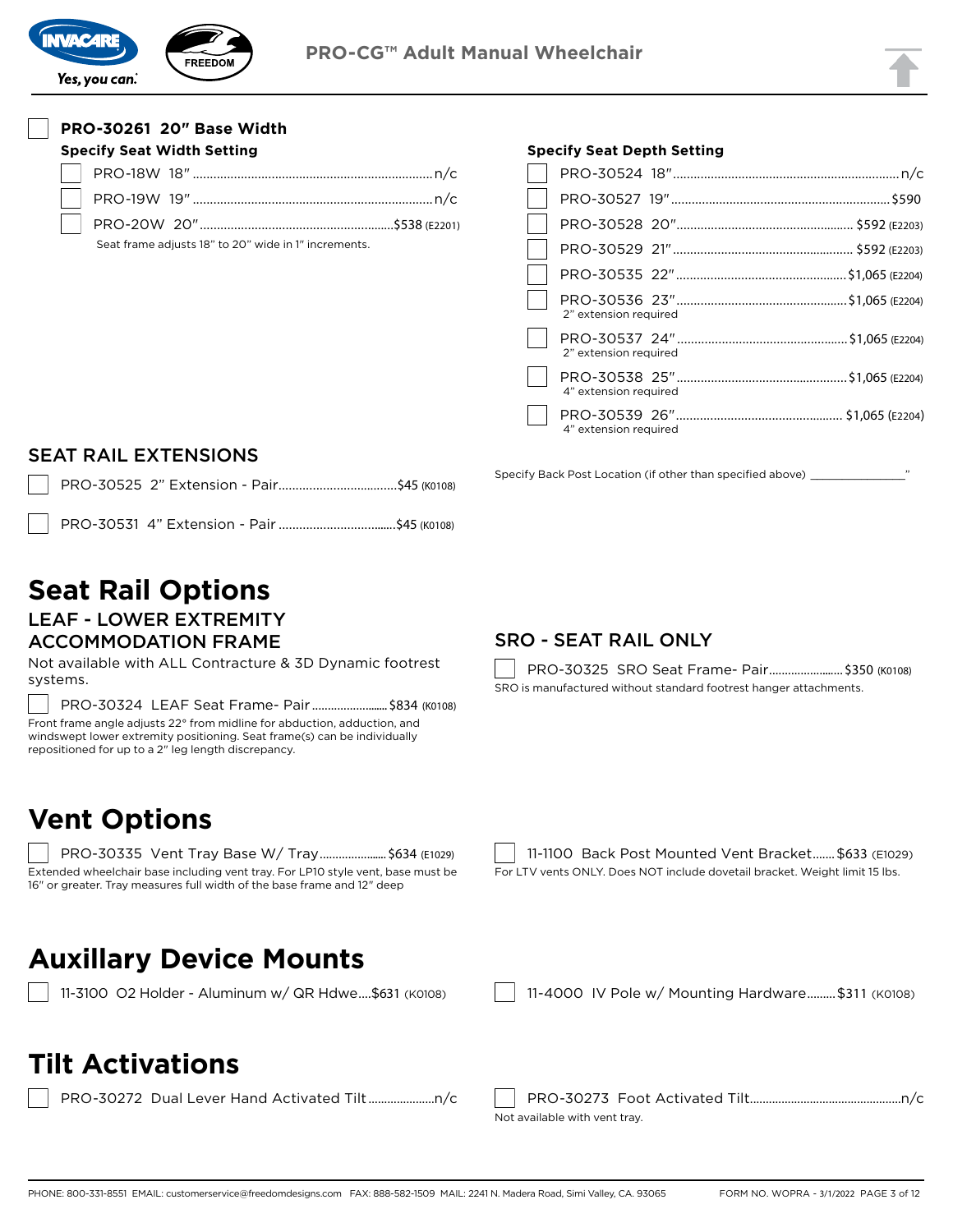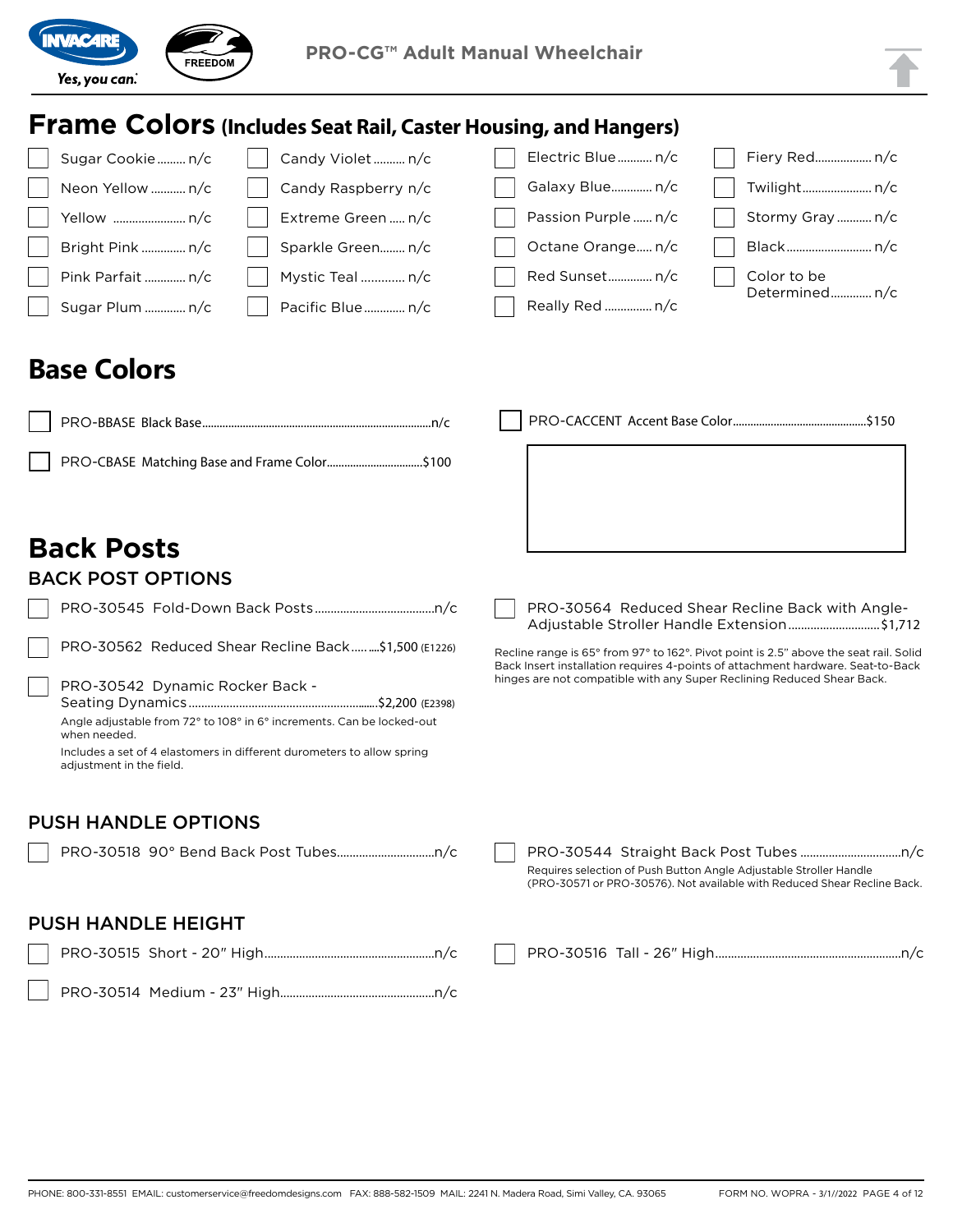

## **Push Handle Extension Options**



All push handle extensions except PRO-30561 add approximately 6.5" to push handle height. All push handle extensions except Individual include a black neoprene wrap around pad.

| PRO-30561 Push Handle Extension - Width Adjustablen/c               |
|---------------------------------------------------------------------|
| Not available with Straight Back Posts. Not available with Recline. |
|                                                                     |
| PRO-30571 Push Button, Angle-Adjustable Stroller                    |
|                                                                     |

Handle Extension.............................................................................\$121 Available on wheelchair frames 15W & smaller only. Plastic hinge up to 200° range of adjustment. PRO-30571 or PRO-30576 required with Straight Back Post Tubes (PRO-30544)

PRO-30517 Individual Stroller Handle Extensions Removable - Pair ............................................................................. \$119 Not available with Straight Back Posts. Not available with Recline.

## **Footrests**

#### **Footrest / Extension Lengths**

| Extension/      | 75° Pop     | 75° Lch         | 90° Pop      | 90 °Lch     | ELR $(90^\circ)$ |
|-----------------|-------------|-----------------|--------------|-------------|------------------|
| Hanger          |             |                 |              |             |                  |
| Hanger          | $6" - 8"$   | $5.5 - 8.5$     | $4" - 8"$    | $4" - 8"$   | $6" - 12"$       |
| Only            |             |                 |              |             |                  |
| High            | N/A         | N/A             | $1.5 - 3$    | N/A         | N/A              |
| Mount           |             |                 |              |             |                  |
| 4.5" H D        | $9" - 12"$  | $9.5" - 12.5"$  | $9'' - 12''$ | $9" - 12"$  | $13" - 15"$      |
| Ext.            |             |                 |              |             |                  |
| $6.5"$ HD       | $9" - 15"$  | $9.5" - 15.5"$  | $9" - 15"$   | $9" - 15"$  | $13" - 17"$      |
| Ext.            |             |                 |              |             |                  |
| 4 <sup>''</sup> | $10" - 13"$ | $9.5" - 12.5"$  | $11" - 13"$  | $10" - 13"$ | $13" - 15"$      |
| Adjustable      |             |                 |              |             |                  |
| 6"              | $12" - 15"$ | $10.5" - 14.5"$ | $13" - 15"$  | $12" - 15"$ | $13" - 18"$      |
| Adjustable      |             |                 |              |             |                  |
| 8"              | $14" - 17"$ | 12.5"-16.5"     | N/A          | N/A         | 14"-20"          |
| Adjustable      |             |                 |              |             |                  |
| 10"             | $16" - 19"$ | 14.5"-18.5"     | N/A          | N/A         | 16"-22"          |
| Adjustable      |             |                 |              |             |                  |

# 

PRO-30590 Stroller Handle Extension - Width Adjustable, Removable ............................................................... \$103 Not available with Straight Back Posts. Not available with Recline. PRO-30576 Heavy Duty Push Button, Angle-Adjustable Stroller Handle Extension ..........................................................\$193 Available on any size frame. Metal hinge up to 180° range of adjustment. PRO-30571 or PRO-30576 required with Straight Back Post Tubes (PRO-30544)

#### **MAPS Footrest / Extension Lengths**

| Extension/<br>Hanger | 75° Pop         | 75° Lch     | 90° Pop         | 90 °Lch        | ELR $(90^\circ)$       |
|----------------------|-----------------|-------------|-----------------|----------------|------------------------|
| Hanger<br>Only       | $5.5" - 7.5"$   | $5'' - 8''$ | $5.5" - 7.5"$   | $4.5" - 7.5"$  | 4.5" - 8.5"<br>& 11.5" |
| High<br>Mount        | N/A             | N/A         | N/A             | N/A            | N/A                    |
| 4.5″ H D<br>Ext.     | $8.5" - 11.5"$  | $9" - 12"$  | $8.5" - 11.5"$  | $8.5" - 11.5"$ | 12.5"-14.5"            |
| 6.5" H D<br>Ext.     | $8.5" - 13.5"$  | $9" - 14"$  | $8.5" - 13.5"$  | $8.5" - 13.5"$ | 12.5"-16.5"            |
| 4" Adjust-<br>able   | $8.5" - 11.5"$  | $9" - 12"$  | $9.5" - 11.5"$  | $8.5" - 11.5"$ | 12.5"-14.5"            |
| 6" Adjust-<br>able   | $10.5" - 13.5"$ | $10" - 14"$ | $11.5" - 13.5"$ | $8.5" - 13.5"$ | 12.5"-17.5"            |
| 8" Adjust-<br>able   | 12.5"-15.5"     | 12"-16"     | N/A             | N/A            | 13.5"-19.5"            |
| 10" Adjust-<br>able  | 14.5"-17.5"     | 14"-18"     | N/A             | N/A            | 15.5"-21.5"            |

Length is measured from top of footrest plate to top of seat rail. Without extensions bottom hanger hole not accessible for hardware. Heavy duty extensions do not telescope adjust. Footrests adjust vertically in length on heavy duty extension tubes.

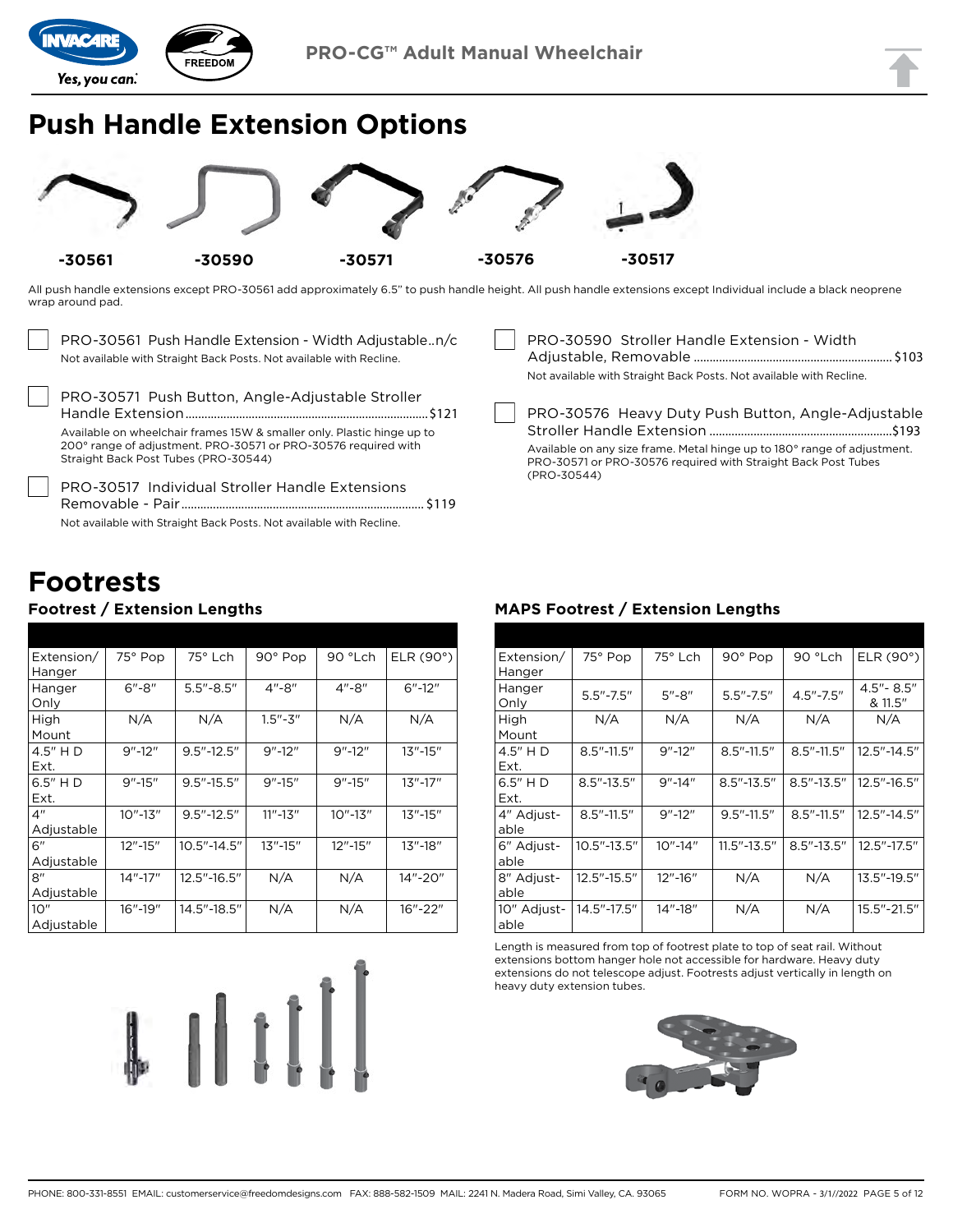



#### **HANGERS**

|                                                                                                                                                                                                                                            | PRO-30282 75° Latch Style Swing Away Hangers n/c                                                                       |
|--------------------------------------------------------------------------------------------------------------------------------------------------------------------------------------------------------------------------------------------|------------------------------------------------------------------------------------------------------------------------|
| Not available with 8"or 10" Telescoping Extensions.                                                                                                                                                                                        | PRO-30283 90° Latch Style Swing Away Hangersn/c<br>Not available with 8"or 10" Telescoping Extensions.                 |
| PRO-30279 90° Pop-Up Swing Away Elevating<br>Not available with all Telescoping extensions.                                                                                                                                                | PRO-33000 Omit Legrest Hangers & Footrestsn/c                                                                          |
| <b>FOOTPLATES &amp; FOOTBOARDS</b>                                                                                                                                                                                                         |                                                                                                                        |
| PRO-36033 Aluminum Angle Adj. Flip-up<br>Does not include Heel Loops, select below.                                                                                                                                                        | PRO-36029 Aluminum Angle<br>Adjustable Footboard Removable \$205 (K0040)                                               |
|                                                                                                                                                                                                                                            |                                                                                                                        |
| <b>FOOTPLATE OPTIONS</b>                                                                                                                                                                                                                   |                                                                                                                        |
| PRO-36040 MAPS (Multi Axis Positioning System) \$350<br>Requires selection of Aluminum Angle Adjustable Footplates. Not<br>compatible with<br>Composite footplates or Aluminum Footboard. Not compatible with<br>Seating Dynamics hangers. | PRO-36024 Calf Strap - Webbing\$49 (K0038)                                                                             |
| <b>HANGER EXTENSION OPTIONS</b>                                                                                                                                                                                                            |                                                                                                                        |
|                                                                                                                                                                                                                                            | PRO-36402 4.5" Heavy Duty Extensions \$63                                                                              |
|                                                                                                                                                                                                                                            | PRO-36403 6.5" Heavy Duty Extensions\$74                                                                               |
| Not available with all 90° hangers.                                                                                                                                                                                                        | Heavy duty extensions do not telescope adjust. Footrests adjust vertically in<br>length on heavy duty extension tubes. |
| Not available with all 90° hangers.                                                                                                                                                                                                        | PRO-36410 High Mount Clamp & Tubes \$110<br><b>Clear Selection</b>                                                     |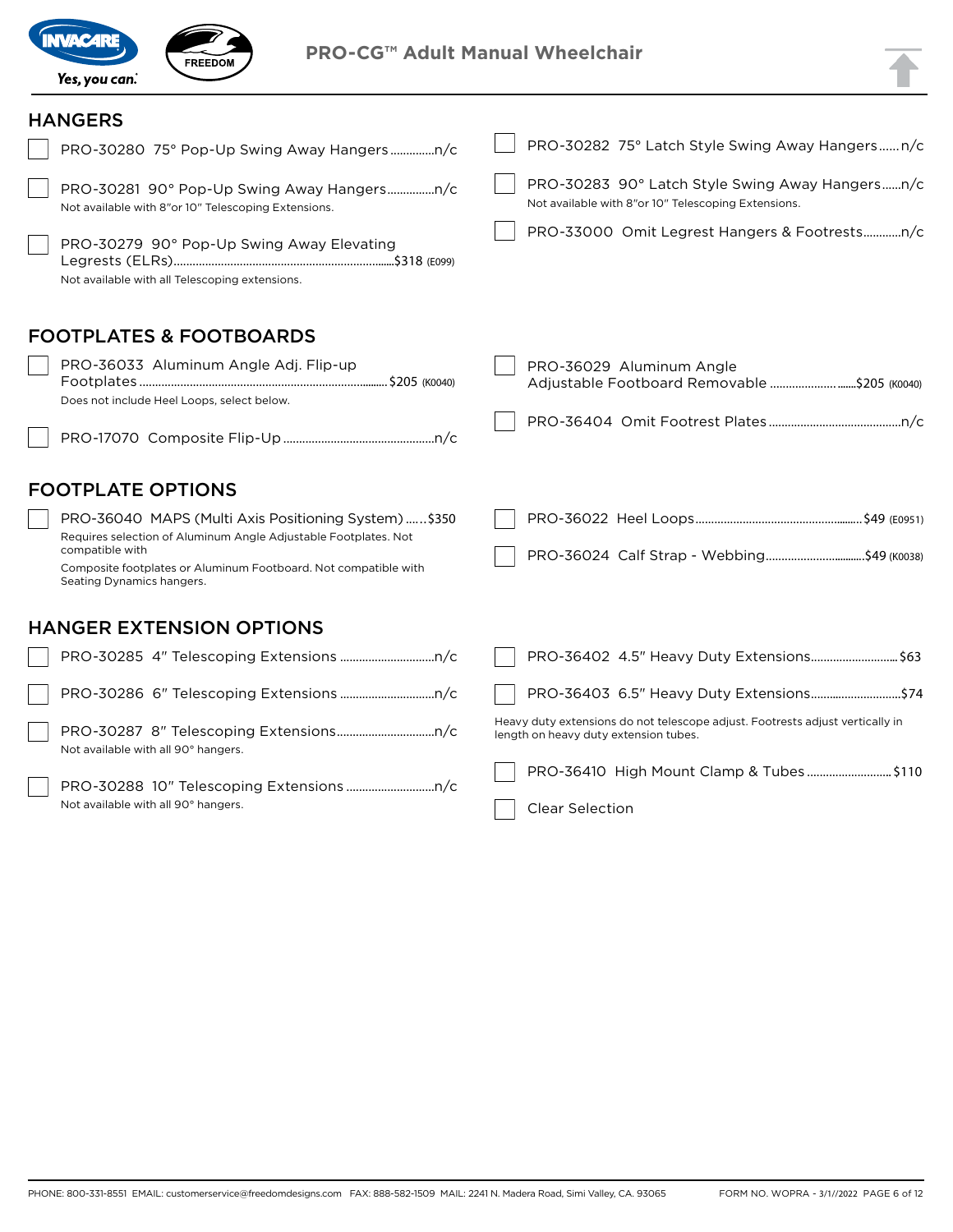

# **Specialized Footrests**

ALL legrest measurements are from the seat rail to footplate. Not available with LEAF or SRO seat rail options. Frame and/or front caster choice may limit adjustment range and/or cause interference.

## SPECIALIZED FOOTREST SEAT RAIL TO FOOTPLATE MEASUREMENTS

| <b>Part Number Extension</b> |                 | <b>Super</b><br><b>Contracture</b> | <b>3D Dynamic</b><br><b>Hi Pivot</b> | <b>3D Dynamic</b><br><b>STD</b> |
|------------------------------|-----------------|------------------------------------|--------------------------------------|---------------------------------|
| 6402-01                      | Short           | $10.5" - 13.5"$                    |                                      |                                 |
| 6402-02                      | Long            | $13.5" - 18.5"$                    |                                      |                                 |
| 6405-01                      | 0"-2" Extension |                                    | $6.25" - 10.75"$                     | 12.75-15.25"                    |
| 6409-01                      | 1"-3" Extension |                                    | 7.25-11.75"                          | 13.75-16.25"                    |
| 6406-01                      | 2"-4" Extension |                                    | 8.25-12.75"                          | 14.75-17.25"                    |
| 6410-01                      | 3"-5" Extension |                                    | $9.25 - 13.75$ "                     | 15.75-18.25"                    |
| 6407-01                      | 4"-6" Extension |                                    | 10.25-14.75"                         | 16.75-19.25"                    |
| 6411-01                      | 5"-7" Extension |                                    | 11.25-15.75"                         | 17.75-20.25"                    |
| 6508-01                      | 6"-8" Extension |                                    | 12.25-16.75"                         | 18.75-21.25"                    |



Length measured from top of footrest plate to top of seat rail.3D HiPivot includes 4.5" of length adjustment, 3D includes 2.5" of length adjustment.

#### CONTRACTURE FOOTREST HANGERS

Super Contracture for frames 14" wide and greater only.

PRO-30291-2 Contracture Short - 11" to 15" ...................\$3,838 Includes short hanger extension. PRO-30292-2 Contracture Long - 15" to 19" ..................\$3,838 Includes long hanger extension.

#### 3D DYNAMIC FOOTREST HANGERS

PRO-30297-2 3D Dynamic Footrest - Hi Pivot ...........\$7,300 PRO-30298-2 3D Dynamic Footrest - STD ....................\$6,800

PRO-6505 6" x 10" HD Aluminum Footplates.................n/c For frames 18" wide and greater only. Not available with Contracture Hangers

#### DYNAMIC FOOTREST EXTENSION OPTIONS

| PRO-6405-01 Dynamic Adj Plantar/Dorsi Ext, 0-2"n/c  | PRO-6409-01 Dynamic Adj Plantar/Dorsi Ext, 1-3"n/c  |
|-----------------------------------------------------|-----------------------------------------------------|
| PRO-6406-01 Dynamic Adj Plantar/Dorsi Ext, 2-4"n/c  | PRO-6410-01 Dynamic Adj Plantar/Dorsi Ext, 3-5" n/c |
| PRO-6407-01 Dynamic Adj Plantar/Dorsi Ext, 4-6"n/c  | PRO-6411-01 Dynamic Adj Plantar/Dorsi Ext, 5-7"n/c  |
| PRO-6408-01 Dynamic Adj Plantar/Dorsi Ext, 6-8" n/c |                                                     |
| <b>SPECIALIZED FOOTPLATES</b>                       |                                                     |
|                                                     | For frames 16" wide and greater only.               |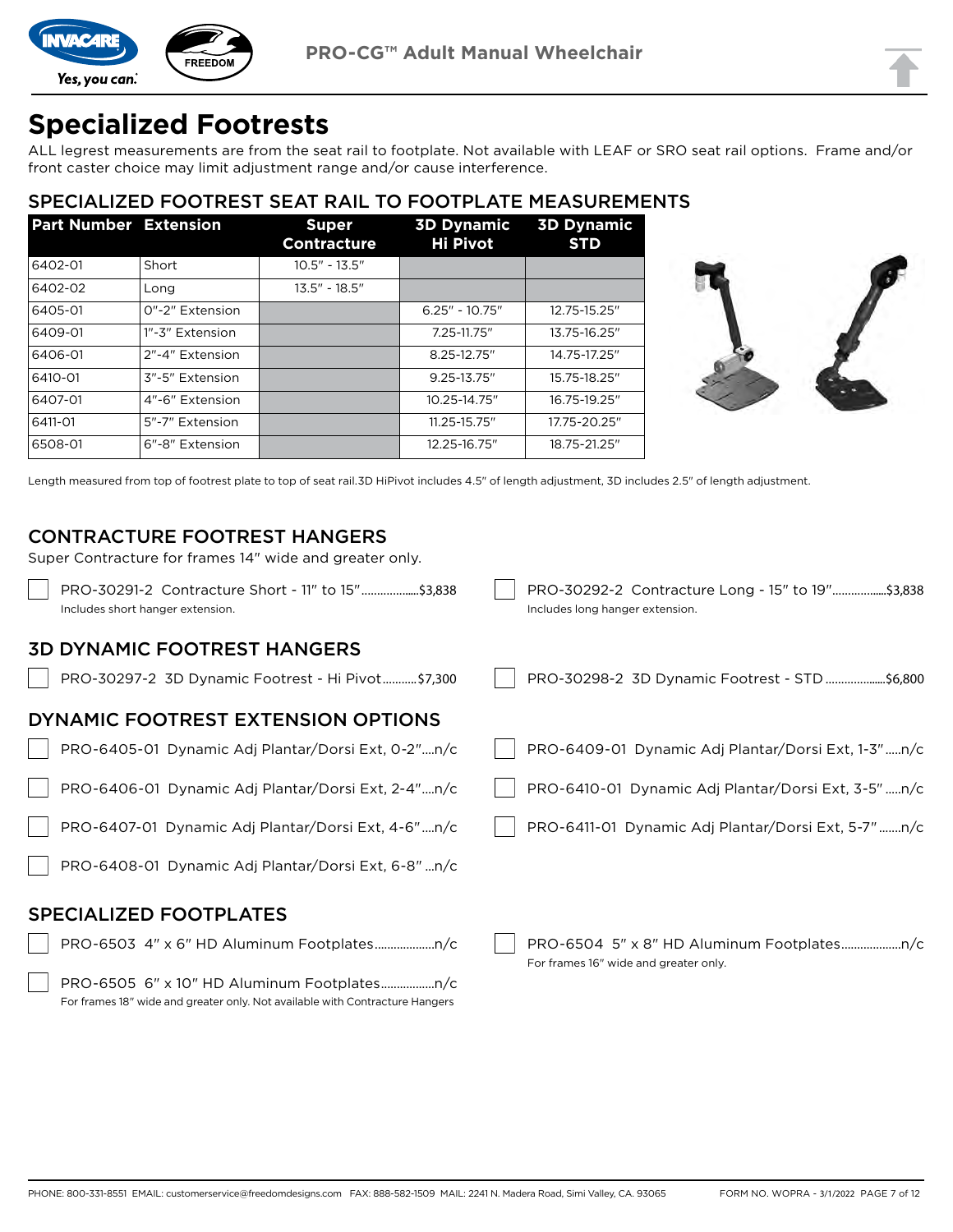

## **Armrests**

## BACK POST MOUNTED ARMRESTS

Omit Armrests Foam wrap pad STD on all back post mounted armrests. PRO-38204 10.5" Flip-Back .......................................................n/c

PRO-38202 13.5" Flip-Back ........................................................n/c

PRO-38210 10.5" to 13.5" Flip-Back Locking, Telescoping..........................................................\$307 (E0973) Full length pad on 13.5" or longer armrests only.

| PRO-38200 13.5" Flip-Back Locking \$285 (E0973) |  |
|-------------------------------------------------|--|
| PRO-38215 17" to 20" Flip-Back                  |  |

## **Armrest Heights**

| <b>Armrest and Pad</b>          | <b>Foam</b>    | <b>Desk</b>    | <b>Full</b>    |  |
|---------------------------------|----------------|----------------|----------------|--|
| Flip Back                       | $6.5" - 11.5"$ | $7.5" - 12.5"$ | $7.5" - 12.5"$ |  |
| Flip Back Locking               | $6.5" - 11.5"$ | $7.5" - 12.5"$ | $7.5" - 12.5"$ |  |
| Telescoping Flip Back           | $6.5" - 11.5"$ | $7.5" - 12.5"$ | $7.5" - 12.5"$ |  |
| Flip Back Locking Telescoping   | $6.5" - 11.5"$ | $7.5" - 12.5"$ | $7.5" - 12.5"$ |  |
| Single Post Height Adj. Short   |                | $8" - 14"$     | $8" - 14"$     |  |
| Single Post Height Adj. Tall    |                | $10'' - 16''$  | $10'' - 16''$  |  |
| Dual Post Fixed Height          |                | 9.5"           | 9.5"           |  |
| Dual Post Flip Back Height Adj. |                | $9'' - 13''$   | $9'' - 13''$   |  |



All heights from top of seat frame to top of armrest pad.

#### FRAME MOUNTED ARMRESTS

| PRO-38217 Single Post Height Adjustable,    | PRO-38206 Dual Post Flip-Back Height                                                                                                     |
|---------------------------------------------|------------------------------------------------------------------------------------------------------------------------------------------|
| PRO-38203 Single Post Height Adjustable,    | PRO-38205 Dual Post Fixed Height Removable n/c<br>Not available with short frame. 22" & 24" Wheels not available with dual post armrests |
| <b>ARM PAD OPTIONS</b>                      |                                                                                                                                          |
|                                             | 13.5" or longer armrests only.                                                                                                           |
| <b>Casters</b>                              |                                                                                                                                          |
|                                             |                                                                                                                                          |
| PRO-43000 4" x 1.4" Poly, Aluminum Mag\$180 |                                                                                                                                          |
|                                             | PRO-44000 6" x 1.4" Poly, Aluminum Mag \$180                                                                                             |
|                                             | PRO-34444 6" x 2" Polyurethane, Treaded\$105                                                                                             |
| PRO-35050 5" Polyurethane Light-Up\$110     |                                                                                                                                          |
| PRO-42000 5" x 1.4" Poly, Aluminum Mag\$180 |                                                                                                                                          |
|                                             |                                                                                                                                          |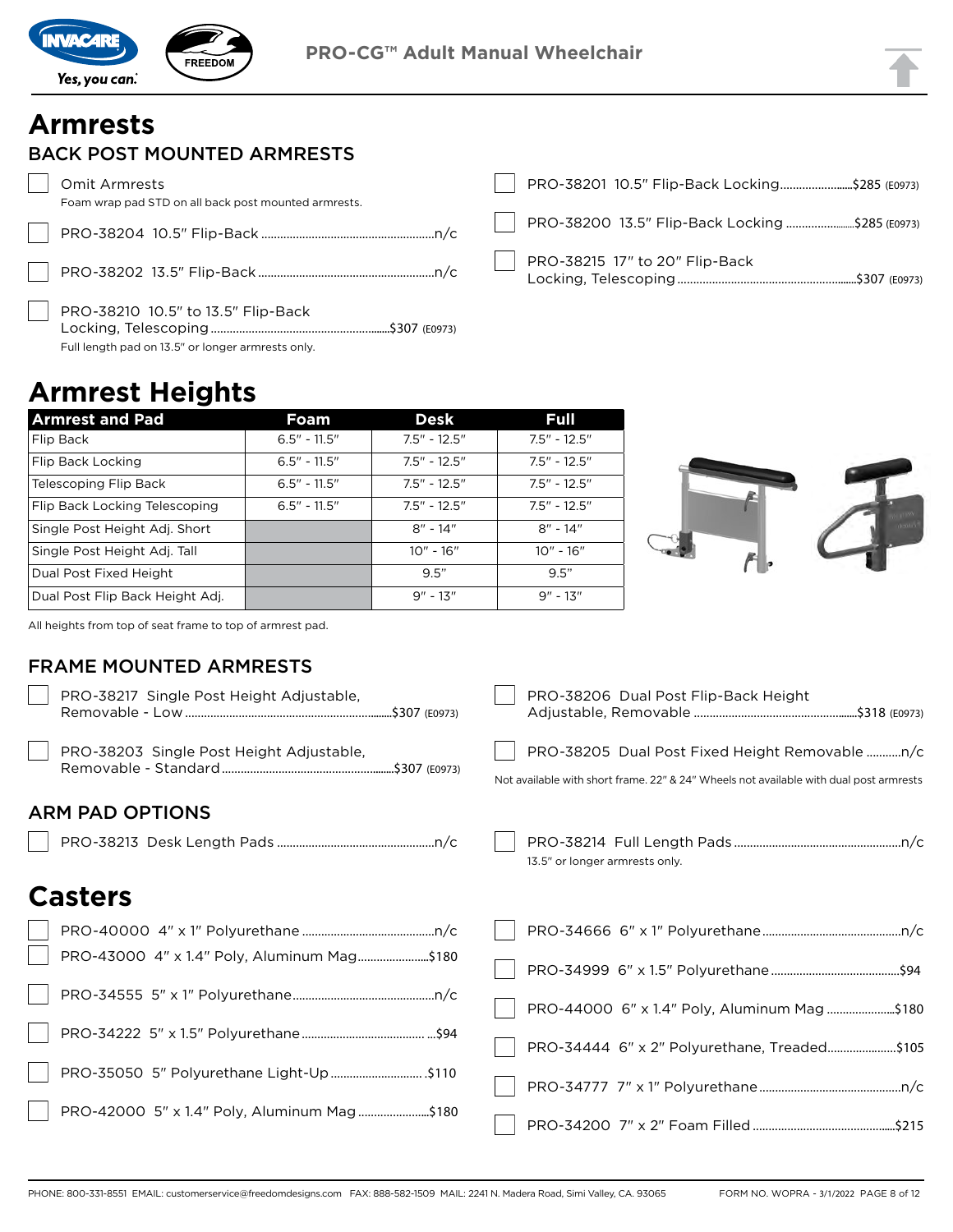



| <b>Wheel Options</b>                                                  | 12" | 16'' | 18" | 20" | 22" | 24" |
|-----------------------------------------------------------------------|-----|------|-----|-----|-----|-----|
| MAGS for Polyurethane Tires - Full Profile                            | x   | x    | X   | х   | x   | X   |
| MAGS for Polyurethane Tires - Low Profile                             | x   |      |     |     |     |     |
| MAGS for Pneumatic Tires - Compatible with all pneumatic tire options | x   | x    | x   | x   | X   | x   |
| Spoke Wheel - Black Compatible with all 16" & 18" tire options        |     | x    | x   |     |     |     |
| Handrim Option                                                        |     |      |     | x   | x   | X   |
| <b>Tire Options</b>                                                   |     |      |     |     |     |     |
| Polyurethane Tires - Black, Full Profile                              | x   | x    | x   | X   | X   | X   |
| Polyurethane Tires - Black, Low Profile                               | x   |      |     |     |     |     |
| <b>Pneumatic Tires - Black</b>                                        | x   | X    | x   | x   | X   | X   |
| <b>Pneumatic Tires - Gray</b>                                         | x   | X    | x   | X   | X   | X   |
| Airless Inserts - Compatible with all pneumatic tire options          | x   | X    | X   | X   | X   | X   |

MAGS FOR POLYURETHANE TIRES - FULL PROFILE

## **Rear Wheels**

#### MAGS FOR PNEUMATIC TIRES

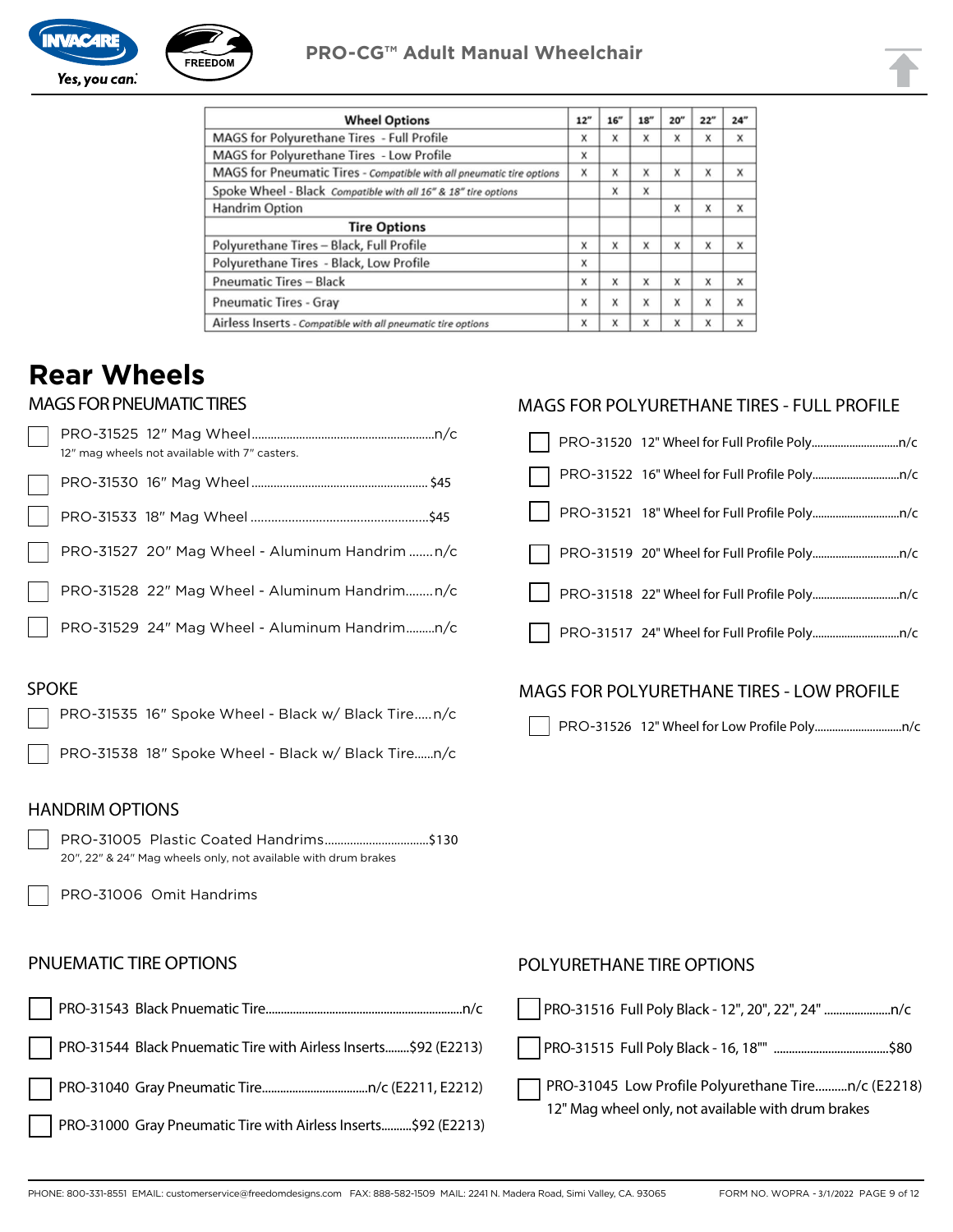

## **Wheel/Caster Seat Rail to Floor Heights**

| <b>Rear Wheel</b> | <b>Caster Wheel</b> |                     |                         |                     |                         |                     |
|-------------------|---------------------|---------------------|-------------------------|---------------------|-------------------------|---------------------|
|                   | 4 <sup>n</sup>      | 5 <sup>n</sup>      | 6''                     | $6 \times 2$ "      | 7 <sup>''</sup>         | $7 \times 2$ "      |
|                   | 15"                 | 15"                 | 18.5''                  | 18.5''              | 18.5''                  | 18.5''              |
|                   | 15.5''              | 15.5''              | 19"                     | $19"$               | $19"$                   | $19''$              |
| 12"               | 16"                 | 16"                 |                         |                     |                         |                     |
|                   | 18.5''              | 18.5''              |                         |                     |                         |                     |
|                   | 19"                 | 19"                 |                         |                     |                         |                     |
|                   | 15"                 | $15$                | 16"                     | 16"                 | $17"$                   | $17"$               |
|                   | 15.5''              | 15.5''              | 16.5''                  | 16.5''              | 17.5''                  | 17.5''              |
|                   | 16"                 | $16"$               | 17"                     | 17"                 | 20"                     | 20"                 |
| 16"               | 16.5''              | 16.5''              | 17.5''                  | 17.5''              | 20.5"                   | 20.5"               |
|                   | 17"                 | 17"                 | 20"                     | $20$                |                         |                     |
|                   | 17.5''              | 17.5''              |                         |                     |                         |                     |
|                   | 15"                 | 15.5''              | 16"                     | 16"                 | 17"                     | 17"                 |
|                   | 15.5''              | 16"                 | 16.5''                  | 16.5''              | 17.5''                  | 17.5''              |
|                   | 16"                 | 16.5''              | 17"                     | 17"                 | 18"                     | $18$                |
| 18"               | 16.5''              | 17"                 | 17.5''                  | 17.5''              | 18.5''                  | 18.5''              |
|                   | 17"                 | 17.5''              | 18"                     | 18"                 |                         |                     |
|                   | 17.5''              | 18"                 | 18.5''                  | 18.5''              |                         |                     |
|                   |                     | 18.5''              |                         |                     |                         |                     |
|                   | 17"                 | 17"                 | 17"                     | 17"                 | 17"                     | 17"                 |
|                   | 17.5''              | 17.5''              | 17.5''                  | 17.5''              | 17.5''                  | 17.5''              |
|                   | 18"                 | 18"                 | 18"                     | 18"                 | 18"                     | 18"                 |
| 20"               | 18.5''              | 18.5''              | 18.5''                  | 18.5''              | 18.5''                  | 18.5''              |
|                   | 19"                 | 19"                 | 19"                     | 19"                 | 19"                     | $19"$               |
|                   |                     | 19.5''              | 19.5''                  | 19.5''              | 20"                     | 20"                 |
|                   |                     |                     | 20"                     | $20$                |                         |                     |
|                   | 18"                 | $18^{\prime\prime}$ | $18$ math{\prime\prime} | 18"                 | $18$ math{\prime\prime} | $18^{\prime\prime}$ |
|                   | 18.5''              | 18.5''              | 18.5''                  | 18.5''              | 18.5''                  | 18.5''              |
| 22"               | 19"                 | $19"$               | $19"$                   | $19"$               | $19"$                   | $19"$               |
|                   |                     | 19.5''              | 19.5''                  | 19.5"               | 20 <sup>''</sup>        | 20"                 |
|                   |                     |                     | $20$                    | $20^{\prime\prime}$ |                         |                     |
|                   | 18.5''              | 18.5''              | 19"                     | $19"$               | $19"$                   | $19"$               |
| 24"               | 19"                 | 19''                | 19.5''                  | 19.5"               | 20"                     | 20"                 |
|                   |                     |                     | 20"                     | $20$                | 20.5"                   | 20.5"               |
| Clear Selection   |                     |                     |                         |                     |                         |                     |
|                   |                     |                     |                         |                     |                         |                     |

Use chart to determine seat rail to floor height. Caster sizes may vary slightly in height by type. Seat rail to floor heights are approximate, and are impacted by wheel type, caster size and braking choice. Heights can vary +/- 1/4". Seat pan choice increases seat rail to floor height 3/8" to 3/4".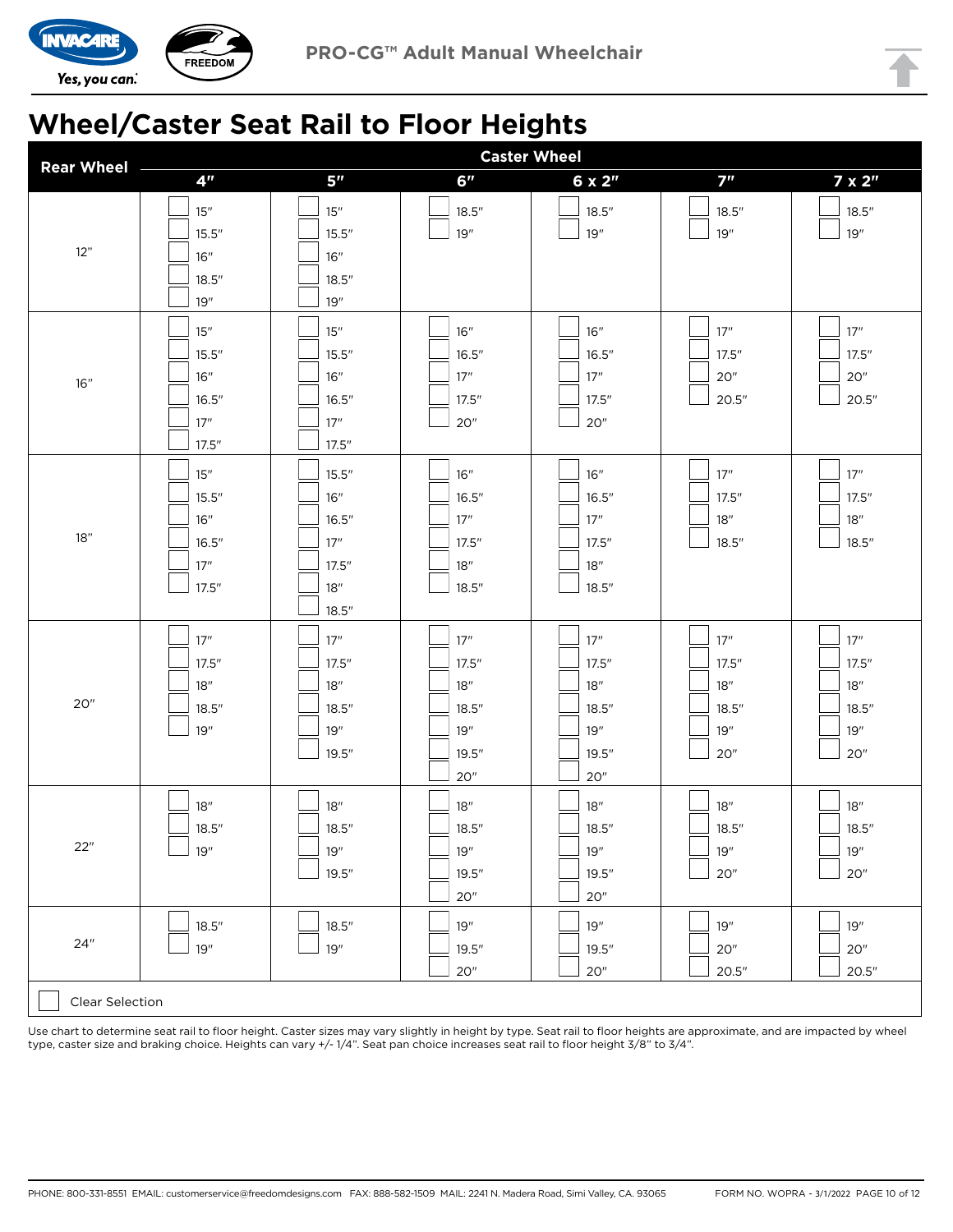

## **Wheel Locks**

PRO-31501 Push to Lock...............................................................n/c PRO-31506 Pull to Lock................................................................n/c

PRO-31605 Spring Loaded Swing-Away

Available in the following sizes ONLY:

Anti-Tip Assy - Foot Activated ...............................\$194 (E0971)

#### WHEEL LOCK OPTIONS

PRO-31801 Extension Handles ................................... \$81 (E0961)

#### DRUM LOCK

Includes manual wheel locks to be used with public transportation. Not available with 12" mag wheels with low pro poly tires. Not Available with 20",22" & 24" Spoke Wheels.

|                                                | PRO-30275 Hand Activated Brake |
|------------------------------------------------|--------------------------------|
| Not available with ALL vent and battery travs. |                                |

## **Anti-Tippers**

PRO-31600 Curb Assist Anti-Tip Assembly Flip-Up, Adjustable..................................\$135 (E0971) Pair includes one anti-tip tube with curb assist feature.

Includes 4-points of EZ-Lite mounting hardware, 2 each frame stopper clamps.

## **Seat Pans**

ALL seat pans include 2" x 2" notches for growth adjustment.

#### NON-ADJUSTABLE

| PRO-39010 Fixed Solid Seat Pan - Composite \$183 (E2231)                           | Available in the following sizes ONLY: |
|------------------------------------------------------------------------------------|----------------------------------------|
| ALL Bolteron seat pans are made to fit frame dimensions unless<br>specified below. | 14" wide x 16" deep                    |
| Seat Width<br>" X Seat Depth                                                       | 16" wide x 18" deep                    |
| PRO-39030 Fixed Solid Seat Pan - Aluminum \$215 (E2231)                            | 18" wide x 18" deep                    |
| Fixed Seat Pan raises the effective seat to floor height by 1/2".                  |                                        |

#### ADJUSTABLE

| PRO-39040 Fixed, Width Adjustable                                                                                      | Available in the following sizes ONET.            |
|------------------------------------------------------------------------------------------------------------------------|---------------------------------------------------|
|                                                                                                                        | 14"-16" wide x 16" deep                           |
| Fixed Seat Pan raises the effective seat to floor height by 1/2".                                                      |                                                   |
| Width Adjustable Solid Seat Pan adjusts 2" in width (in 1" increments)<br>by assembly hardware to grow with PRO frame. | 16"-18" wide x 18" deep                           |
| <b>MOUNTING HARDWARE OPTIONS</b>                                                                                       |                                                   |
| Use to convert fixed seat pan to removable.                                                                            | PRO-DROP1 1" Drop Pan Hardware Kit  \$223 (K0108) |
| PRO-EZLITE Removable Pan Hardware Kit \$223 (K0108)                                                                    | PRO-DROP2 2" Drop Pan Hardware Kit \$223 (K0108)  |
| Removable Seat Pan Hardware raises the effective seat to floor height by 5/8".                                         |                                                   |

Includes 4 each 2'' drop hooks, 4 each 408 clamps, & 2 each Glide Lock clamps. Not available with ANY Aluminum Solid Seat Pan.